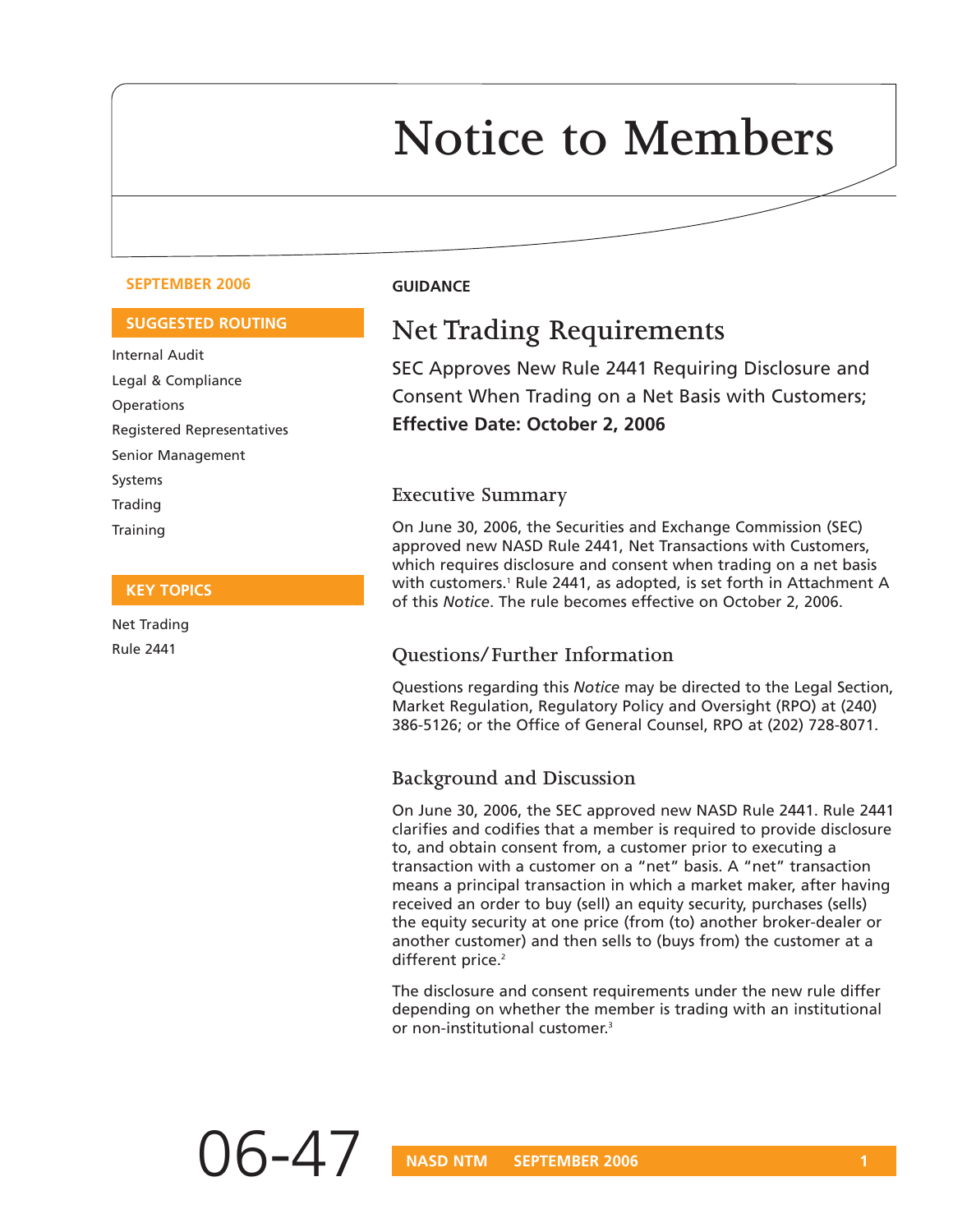- For non-institutional customers, a member must obtain the customer's written consent on an order-by-order basis prior to executing a transaction for or with the customer on a net basis, and such consent must evidence the customer's understanding of the terms and conditions of the order.
- For institutional customers, a member must obtain the customer's consent prior to executing a transaction for or with the customer on a net basis. Consent may be obtained on an order-by-order basis or by use of a negative consent letter.
	- ➧ If using a negative consent letter, such letter must clearly disclose in writing the terms and conditions for handling the customer orders and provide the institutional customer with a meaningful opportunity to object to the execution of transactions on a net basis. If the customer does not object, then the member may reasonably conclude that the institutional customer has consented to the member trading on a net basis with the customer and the member may rely on such letter for all or a portion of the customer's orders (as instructed by the customer).
	- A member also may obtain consent from institutional customers orally or in writing on an order-by-order basis. A member that chooses to obtain consent orally on an order-by-order basis also must clearly explain to the institutional customer, prior to each transaction, the terms and conditions for handling the order and provide the institutional customer with a meaningful opportunity to object to the execution of the transaction on a net basis. The member also must document, on an order-byorder basis, the customer's understanding of the terms and conditions of the order and the customer's consent.

If a customer has granted trading discretion to a fiduciary (*e.g.,* an investment adviser), a member is permitted to obtain the consent required under Rule 2441 from the fiduciary. Further, if the fiduciary meets the definition of "institutional customer" in Rule 2441(e), the member may comply with the disclosure and consent requirements under Rule 2441 in the same manner permitted for institutional customers, notwithstanding the status of the ultimate customer.

New Rule 2441 becomes effective October 2, 2006.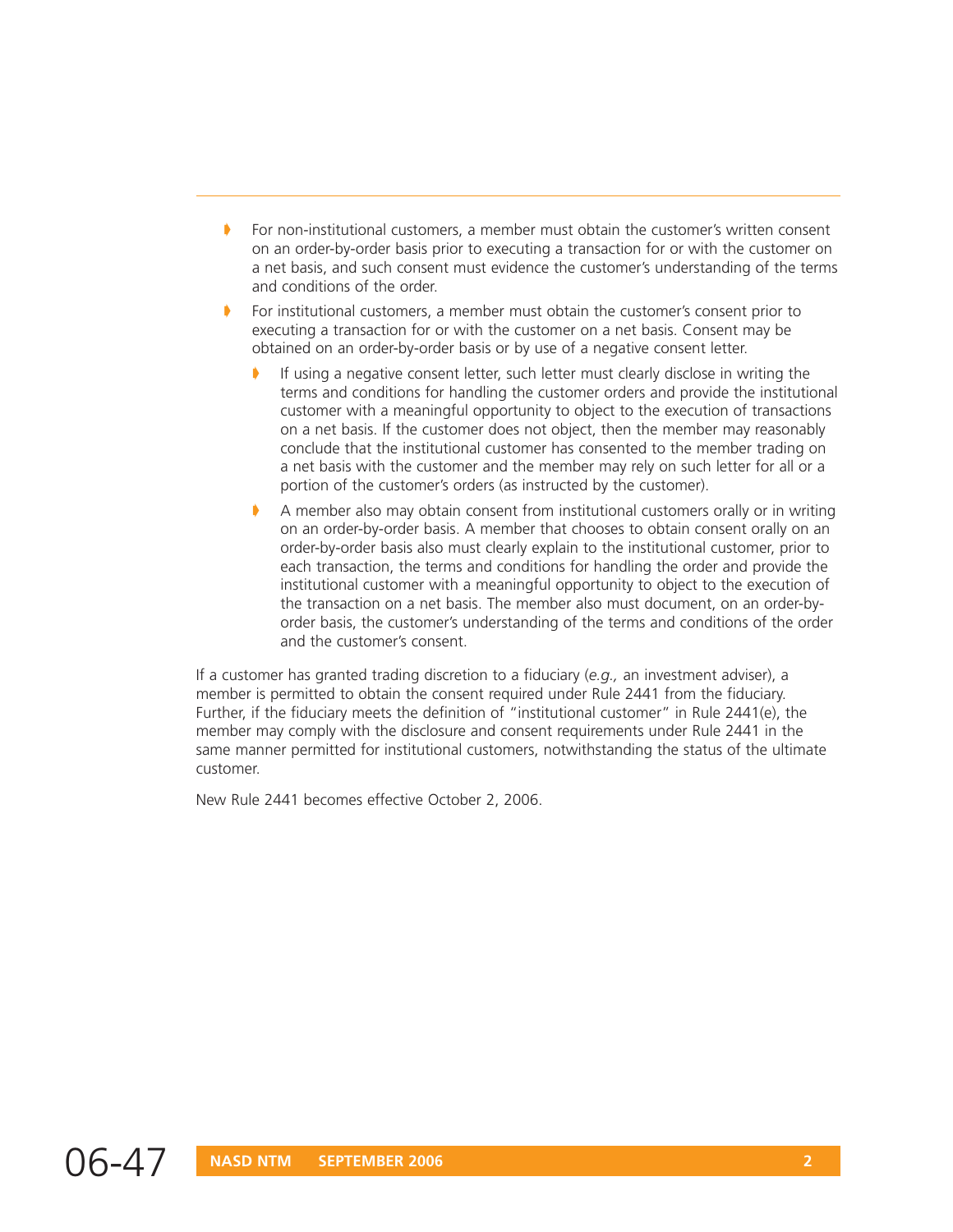### **Questions and Answers Relating to New Rule 2441**

To assist members in understanding the application of new Rule 2441, NASD is publishing the following questions and answers.

#### Q1 What is a net transaction?

- A1 As defined in Rule 2441, a "net" transaction means a principal transaction in which a market maker, after having received an order to buy (sell) an equity security, purchases (sells) the equity security at one price (from (to) another broker-dealer or another customer) and then sells to (buys from) the customer at a different price.
- Q2 Do the Rule 2441 consent and disclosure requirements apply to orders received from members and other registered broker-dealers?
- A2 No. Rule 2441 does not apply to orders received from member firms and other registered broker-dealers.
- Q3 What are the ways in which consent can be obtained from institutional customers under the rule?
- A3 As described in detail in Rule 2441(c), there are three methods for obtaining an institutional customer's consent. The member may obtain the institutional customer's consent prior to executing the customer's transaction on a net basis: (1) through the use of a negative consent letter; (2) orally, on an order-by-order basis; or (3) in writing on an order-by-order basis.

#### Q4 What is an institutional customer?

- A4 An institutional customer is a customer whose account qualifies as an "institutional account" under NASD Rule 3110(c)(4). Any customer whose account does not qualify as an institutional account under Rule  $3110(c)(4)$  would be deemed a non-institutional customer.
- Q5 If I obtained a negative consent letter from my institutional customer, does that apply to all of the orders from that customer?
- A5 Depending on the institutional customer's instructions to the firm, the negative consent may apply to all or only a portion of the customer's orders.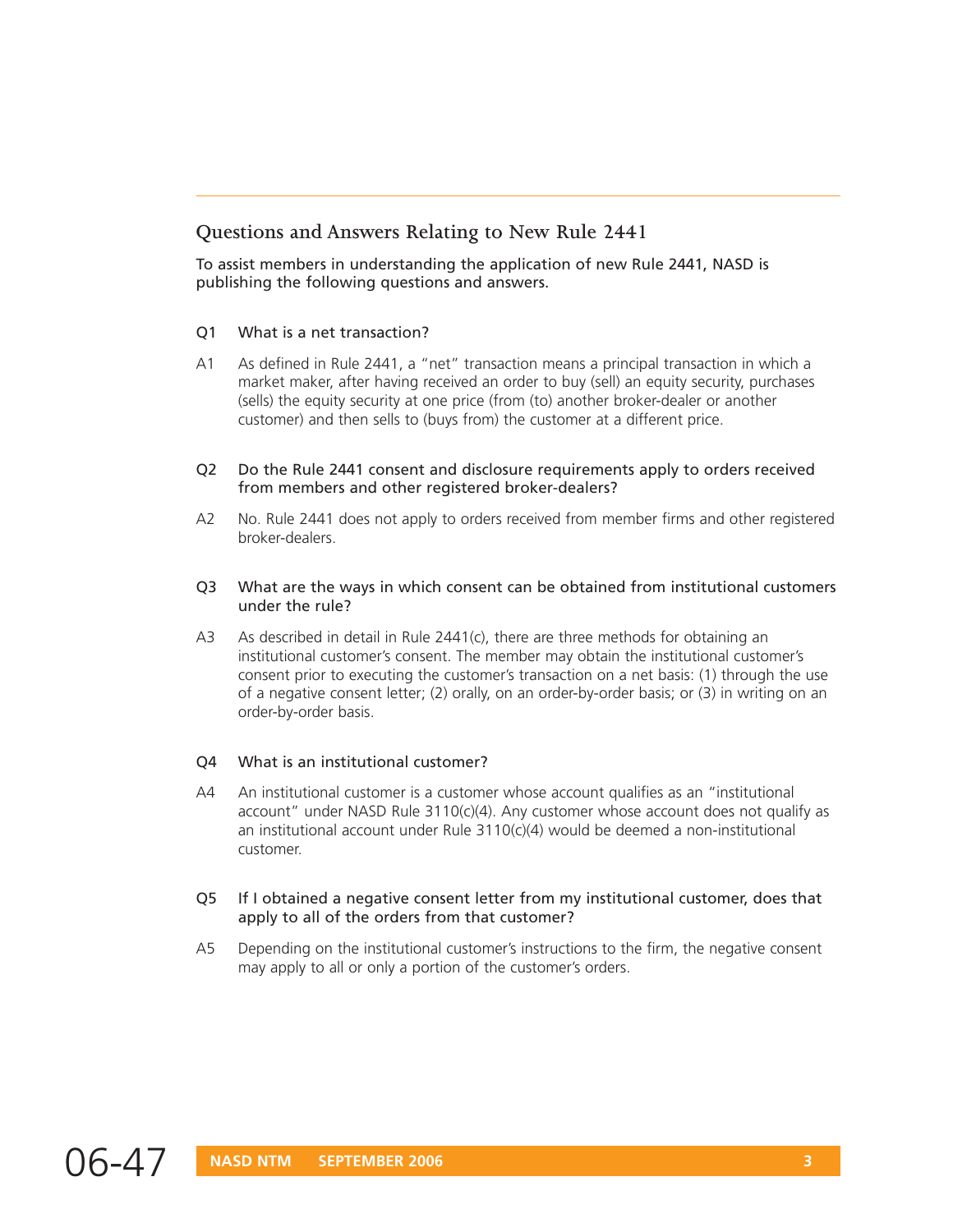#### Q6 Is negative consent permissible for non-institutional customers?

A6 No, use of a negative consent letter is not a permissible method to obtain consent to trade on a net basis with a non-institutional customer. For non-institutional customers, a member must obtain the customer's written consent on an order-by-order basis prior to executing a transaction for or with the customer on a "net" basis and such consent must evidence the customer's understanding of the terms and conditions of the order.

#### Q7 How does the rule apply if the customer has granted trading discretion to a fiduciary?

A7 Absent any instructions to the contrary, a member may look to the institutional or noninstitutional status of the fiduciary, rather than the underlying account, when determining the Rule 2441 disclosure and consent requirements.

#### Q8 When do the requirements in Rule 2441 go into effect?

A8 The disclosure and consent requirements set forth in Rule 2441 become effective on October 2, 2006.

#### **Endnotes**

- (June 30, 2006), 71 FR 38950 (July 10, 2006) (File No. SR-NASD-2004-135).
- 2 *See* Rule 2441(e).
- 1 See Securities Exchange Act Release No. 54088 An "Institutional customer" is a customer<br>
(June 30, 2006), 71 FR 38950 (July 10, 2006)<br>
whose account qualifies as an "institutional"<br>
account" under Rule 3110(c)(4). Any cu 3 An "institutional customer" is a customer whose account qualifies as an "institutional account" under Rule 3110(c)(4). Any customer whose account does not qualify as an institutional account under Rule 3110(c)(4) would be deemed a non-institutional customer.

©2006. NASD. All rights reserved. *Notices to Members* attempt to present information to readers in a format that is easily understandable. However, please be aware that, in case of any misunderstanding, the rule language prevails.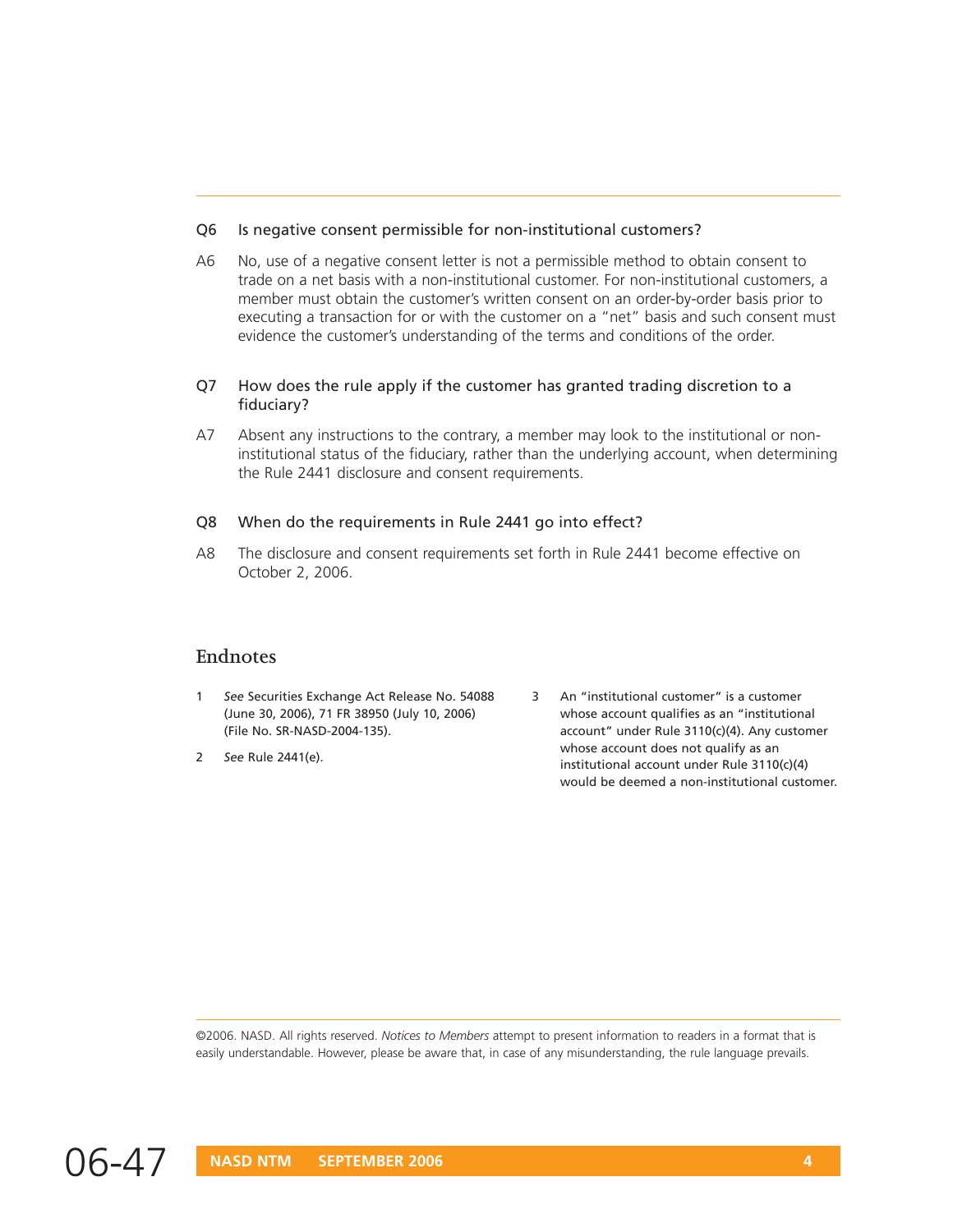## **ATTACHMENT A**

New language is underlined.

### **2441. Net Transactions with Customers**

(a) Prior to executing a transaction for or with a customer on a "net" basis as defined in paragraph (e) below, a member must provide disclosure to and obtain consent from the customer as provided in this Rule.

(b) With respect to non-institutional customers, the member must obtain the customer's written consent on an order-by-order basis prior to executing a transaction for or with the customer on a "net" basis and such consent must evidence the customer's understanding of the terms and conditions of the order.

(c) With respect to institutional customers, a member must obtain the customer's consent prior to executing a transaction for or with the customer on a "net" basis in accordance with one of the following methods:

(1) a negative consent letter that clearly discloses to the institutional customer in writing the terms and conditions for handling the customer order(s) and provides the institutional customer with a meaningful opportunity to object to the execution of transactions on a net basis. If the customer does not object, then the member may reasonably conclude that the institutional customer has consented to the member trading on a "net" basis with the customer and the member may rely on such letter for all or a portion of the customer's orders (as instructed by the customer) pursuant to this Rule;

(2) oral disclosure to and consent from the customer on an order-by-order basis. Such oral disclosure and consent must clearly explain the terms and conditions for handling the customer order and provide the institutional customer with a meaningful opportunity to object to the execution of the transaction on a net basis. The member also must document, on an order-by-order basis, the customer's understanding of the terms and conditions of the order and the customer's consent; or

(3) written consent on an order-by-order basis prior to executing a transaction for or with the customer on a "net" basis and such consent must evidence the customer's understanding of the terms and conditions of the order.

(d) For those customers that have granted trading discretion to a fiduciary (e.g. an investment adviser), a member is permitted to obtain the consent required under this Rule from the fiduciary. If the fiduciary meets the definition of "institutional customer" in paragraph (e), the member may meet the disclosure and consent requirements under this Rule in the same manner permitted for institutional customers.